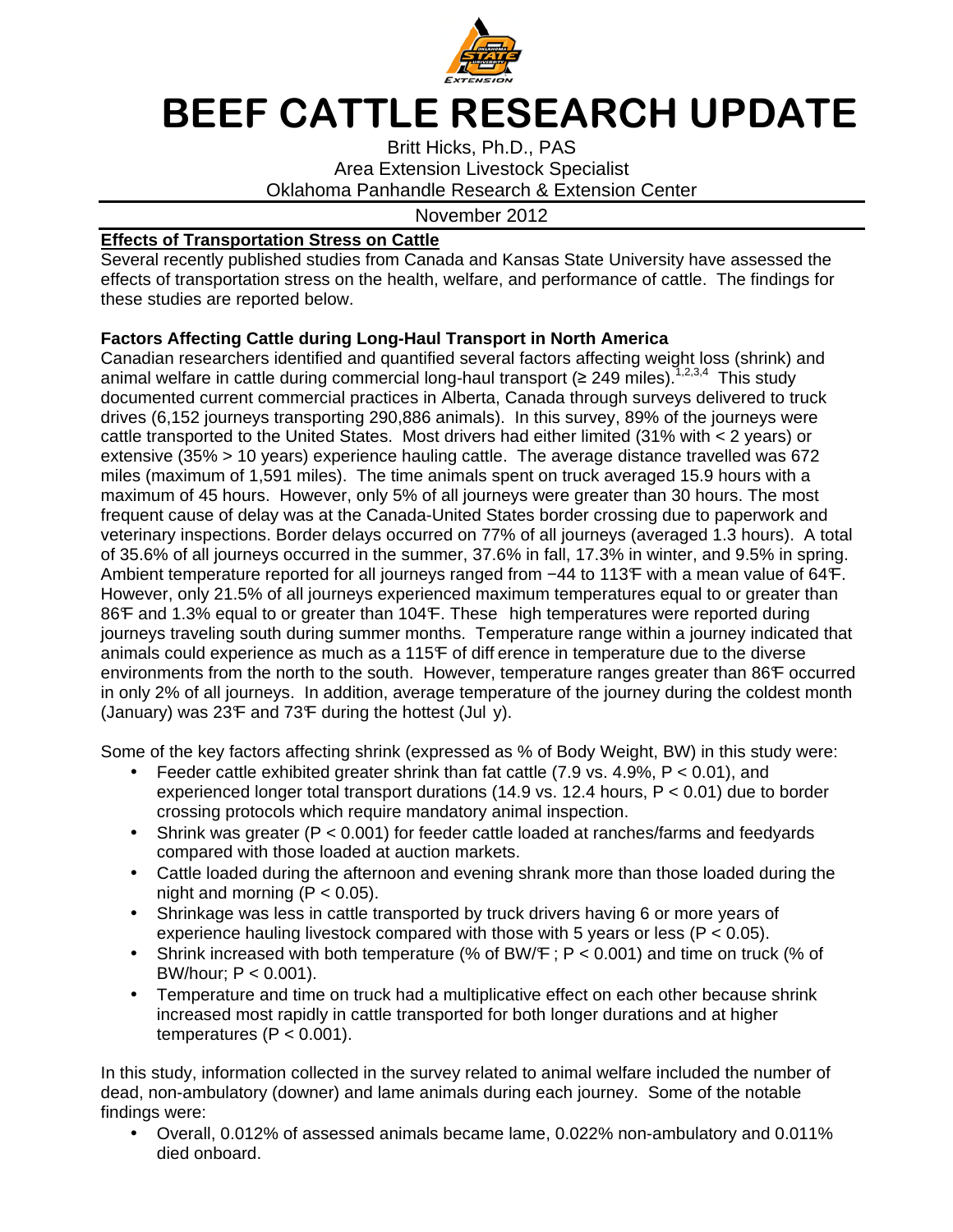- Calves and cull cattle were more likely to die and become non-ambulatory during the journey, while feeders were intermediate, and fat cattle appeared to be the most able to cope with the stress of transport ( $P \le 0.01$ ).
- The likelihood of cattle becoming non-ambulatory, lame, or dead increased sharply after animals spent over 30 hours on truck (P < 0.001).
- The likelihood of animal death increased sharply when the midpoint ambient temperature fell below 5 $F$  (P = 0.01) while the likelihood of becoming non-ambulatory increased when temperatures rose above  $86F$  (P = 0.03).
- Animals that shrank 10% or more during transport had a greater ( $P < 0.001$ ) likelihood of dying and becoming non-ambulatory or lame.
- Animals were more likely to die at smaller space allowances ( $P < 0.05$ ) which occurred more frequently in the belly and deck compartments of the trailers, and also at high space allowances in the deck.
- The proportion of total compromised animals decreased with more years of truck driving experience  $(P < 0.001)$ .
- Mortality was greater in cattle loaded at auction markets compared with feed yards and ranches  $(P < 0.01)$ .

These researchers concluded that cull cattle, calves and feeder cattle appear to be more affected by transport compared with fat cattle going to slaughter because of greater shrink. They noted that several factors should be considered when developing guidelines to reduce cattle transport stress and shrink including type of cattle, ambient temperature, transport duration, driving quality, and time and origin of loading. They also reported that the most important welfare concerns during long distance transport included the total journey duration, too low or high space allowances, too high or too low ambient temperature, and the experience of the truck drivers.

## **Associations between Distance Traveled from Sale Barns to Feedlots on Overall Health and Performance**

Kansas State University researchers analyzed data on 14,601 groups of cattle that arrived at 21 U.S. commercial feedlots from 1997 to 2009 in an effort to determine potential associations between distance traveled during transportation with feedlot health and performance.<sup>5</sup> Cattle groups included in the analysis were restricted to those classified as either male or female (not mixed) with an average arrival weight of at least 500 lb, with at least 20 head, and with information available on cattle origin (region of country). In this dataset, male cattle were not classified as steers or bulls. The primary transportation factor of interest was the distance traveled during the journey to the feedlot. In this analysis, the distance traveled was divided into five categories (≤155 miles, 156 to 310 miles, 311 to 466 miles, 467 to 621 miles, and >621 miles). The descriptive statistics for the data analyzed in this study are shown in Table 1.

| rable 1. Descriptive statistics for study population. |       |        |             |  |
|-------------------------------------------------------|-------|--------|-------------|--|
| Item                                                  | Mean  | Median | Range       |  |
| Distance traveled, miles                              | 434   | 343    | 0 to 1918   |  |
| Arrival weight, lb                                    | 733.8 | 741.1  | 500 to 900  |  |
| Days on feed                                          | 159.4 | 156.0  | 137 to 177  |  |
| Groups size at arrival, # of cattle                   | 171.2 | 153.   | 95 to 239   |  |
| BRD <sup>*</sup> morbidity, %                         | 4.9   | 1.1    | $0$ to 5.9  |  |
| Mortality of any cause, %                             | 1.3   | 0.8    | 0 to 1.6    |  |
| Hot carcass weight, lb                                | 811.0 | 818.3  | 345 to 1003 |  |
| Average daily gain, lb                                | 3.1   | 3.1    | 0.4 to 5.3  |  |

\*Bovine respiratory disease complex

Source: Cernicchiaro et al., 2012a.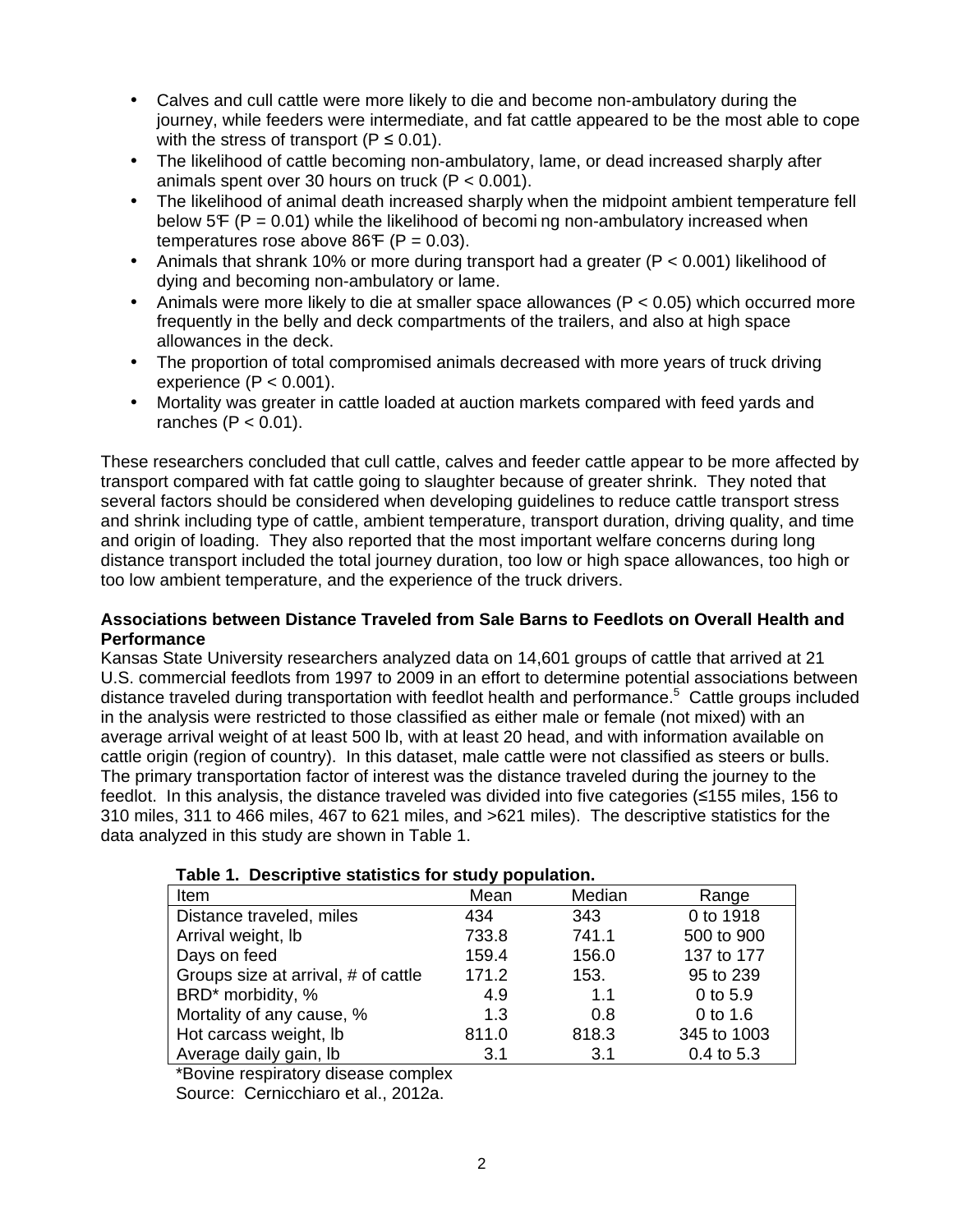Some of the findings reported in this study include:

- Distance traveled (DTV) was significantly associated ( $P < 0.05$ ) with bovine respiratory disease complex (BRD) morbidity, overall mortality, carcass weight, and daily gain.
- The incidence risks of heavier cattle (>600 lb) for BRD morbidity and overall mortality was significantly reduced (P < 0.05) across different DTV categories compared with lighter cattle (500 to 599 lb) traveling the same distance.
- The risk of BRD morbidity and overall mortality across the different DTV categories was significantly greater ( $P < 0.05$ ) for males than females. These researchers suggested the increase in morbidity and mortality risks for males may be the result of an additive effect of stresses from transport and castration. Since the cattle were not classified as steers or bulls, they were unable to account for potential health risks associated with castration.
- As the distance traveled increased, the risk of BRD morbidity also increased.
- The risk of BRD morbidity was significantly greater ( $P < 0.05$ ) in cattle arriving during summer (July through September) months after traveling distances longer than 466 miles compared with cattle arriving during winter months traveling the same distance.
- Increasing DTV affected the overall mortality risk in all seasons with cattle arriving during summer months experiencing a dramatic increase with DTV greater than 310 miles.

These authors concluded that distance traveled was a significant predictor of BRD morbidity and overall mortality risks; however, distance may be a proxy of other predictors such as placement on the truck, handling of cattle during loading and unloading, ventilation and fume levels, stocking density, food and water deprivation, commingling, sanitation of the vehicles, climatic conditions (e.g., temperature and humidity), or driving conditions, which may be the actual stressors. They suggested that knowledge of the distance traveled during transportation could allow a more precise prediction of cattle feedlot health and performance.

## **Effects of Body Weight Loss during Transit from Sale Barns to Feedlots on Overall Health and Performance**

Kansas State University researchers analyzed data from 13 commercial feedlots (16,590 cattle groups) in the central and southern high plains of the U.S. to quantify how body weight loss (shrink) was associated with BRD morbidity and overall mortality risks, carcass weight and average daily gain in feeder cattle groups arriving in these feedlots during 2000 to 2008.<sup>6</sup> Cattle groups included in the analysis were restricted to those classified as either male or female (not mixed) with an average arrival weight of at least 500 lb, with at least 20 head, and with available information on group pay weight and initial weight upon arrival. The primary transportation factor of interest was the percent shrink of the cattle. In this analysis, shrink was divided into four categories (≤0, 0 to 2.5, 2.6 to 5.0, and >5%). The descriptive statistics for the data analyzed in this study are shown in Table 2.

| Item                                | Mean  | Median | Range            |  |
|-------------------------------------|-------|--------|------------------|--|
| Shrink during transit, %            | 2.4   | 3.0    | $-5.8$ to $14.8$ |  |
| Arrival weight, lb                  | 673.8 | 667.7  | 500 to 900       |  |
| Days on feed                        | 143.3 | 150.0  | 20 to 288        |  |
| Groups size at arrival, # of cattle | 148.1 | 111.0  | 20 to 1968       |  |
| BRD morbidity, %                    | 10.0  | 5.8    | 0 to 100         |  |
| Mortality of any cause, %           | 1.3   | 0.9    | 0 to 25.6        |  |
| Hot carcass weight, lb              | 721.5 | 746.0  |                  |  |
| Average daily gain, Ib              | 2.6   | 2.9    | 0 to 7.7         |  |

| Table 2. Descriptive statistics for study population. |  |
|-------------------------------------------------------|--|
|-------------------------------------------------------|--|

Source: Cernicchiaro et al., 2012b.